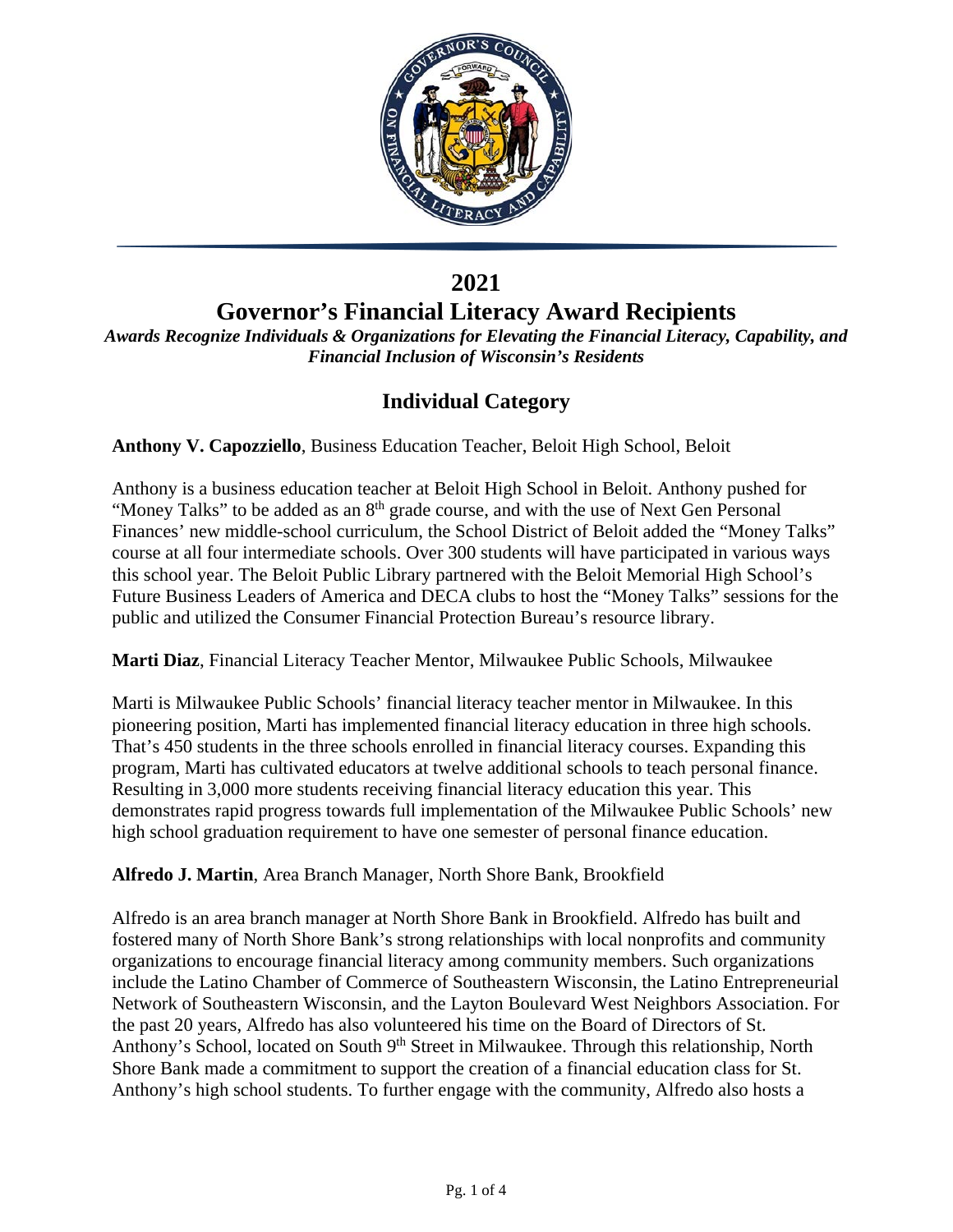weekly radio program every Saturday morning on Hispanic radio station, La Gran D FM 104.7, offering financial education and answering financial questions for listeners.

**Keith P. Posley**, Superintendent**,** Milwaukee Public Schools, Milwaukee

Keith is the superintendent of Milwaukee Public Schools in Milwaukee. With Keith's leadership and vision, the Milwaukee Public Schools system adopted a graduation requirement for personal finance in 2021. This makes Milwaukee Public Schools one of only 12 urban school districts in the country to put this requirement in place without a state policy. This historic decision guarantees all students in the Milwaukee Public Schools system will receive financial education. This initiative will be a game-changer for Milwaukee students, impacting hundreds this year at three schools and thousands as the program is rolled out to every school in the district over the coming years. The guaranteed financial education resulting from this initiative is one of the most effective ways to break down the barriers to full financial inclusion and equity that exist in under-resourced communities.

**Jamal J. Washington**, Financial Coach, RiverWorks Community Development, Milwaukee

Jamal is a financial coach at RiverWorks Community Development in Milwaukee providing guidance and service to low-to-moderate income families to prepare for homeownership. Jamal helps to increase credit scores, increase net worth, and provide guidance on financial opportunities through programs and organizations such as the "Make Your Money Talk" financial empowerment program, Riverworks Financial Navigator, Employ Milwaukee, and the Wisconsin Department of Corrections. Jamal knows how to meet people where they are at, be relatable, and help implement financial behavioral changes in the people he coaches.

## **Organization Category**

### **Fort Community Credit Union**, Fort Atkinson

Fort Community Credit Union in Fort Atkinson is passionate about sharing sound financial advice with students, parents, educators, and community organizations. The credit union offers these services and financial literacy resources at no cost to members and community members. Prior to the coronavirus pandemic, team members spent over 150 hours volunteering in classrooms as guest speakers, visiting major employers to provide lunch hour seminars, and hosting complimentary workshops for first time homebuyers. With the onset of the coronavirus pandemic, the Fort Community Credit Union team didn't skip a beat in pivoting these efforts to virtual resources. Ultimately, increasing the quantity of resources available and the reach to both credit union members and the community at large.

#### **Racine Financial Empowerment Center**, Racine

The new Racine Financial Empowerment Center in Racine is a key component of the city's overall economic mobility strategy. The center provides financial counseling to help stabilize residents and their families, increase financial resiliency, prepare more residents for homeownership, entrepreneurship, workforce advancement, and provide a lever for the development of generational wealth in communities of color. The Financial Empowerment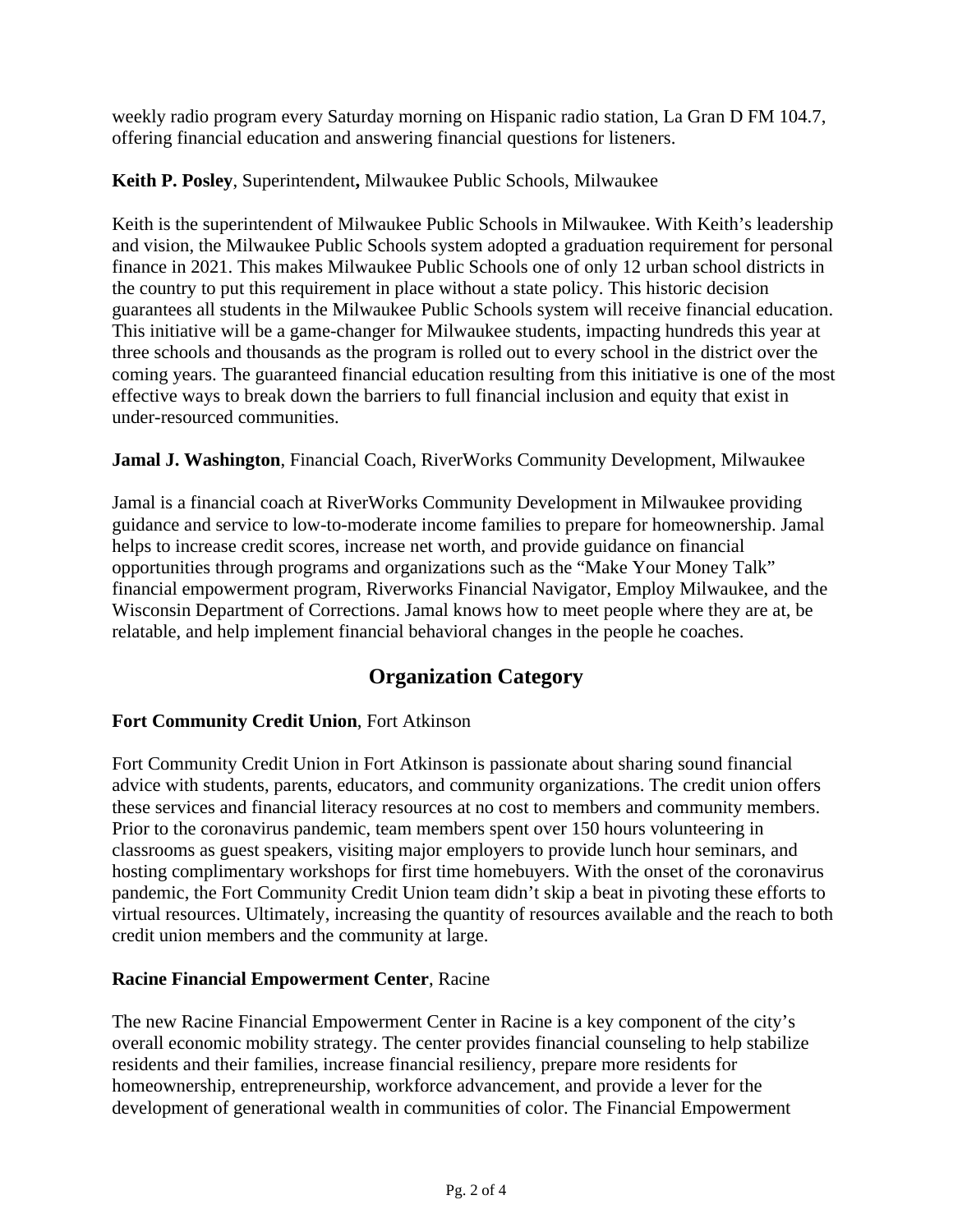Center has helped clients reduce debts by more than \$155,000, increase savings by over \$76,000, address delinquent accounts, open new, safe and affordable bank accounts, and improve their credit scores by up to 100-plus points.

#### **Royal Credit Union**, Correctional Institution Financial Education Program, Eau Claire

Royal Credit Union in Eau Claire developed a correctional facility financial education program designed to help individuals achieve financial well-being. The credit union has been offering lessons in budgeting and financial management at Chippewa Valley Correctional Treatment Facility in Chippewa Falls for two years. Royal Credit Union provides the curriculum and instruction for the program. Since the program launched in 2019, Royal Credit Union and the Wisconsin Department of Corrections have helped 400 people learn better spending habits and improve understanding of how to build credit before they returned to their communities.

#### **UW Credit Union**, Madison

In this past year, UW Credit Union in Madison has taken a multi-faceted approach to better serve those traditionally underserved or excluded from financial services. The three key developments in 2021 include: Bank On Greater Milwaukee certified accounts, financial inclusion and education outreach staffing, and the reduction of overdraft fees – saving credit union members a total of \$2 million dollars per year, putting money back into credit union members' pockets for things they need. This change allows for more financial security and equity among vulnerable populations who are disproportionately impacted by fees.

**Wisconsin Department of Employee Trust Funds** and **Wisconsin Department of Financial Institutions**, Wisconsin Strong: Your Financial Security™ Program, Madison

The Wisconsin Department of Employee Trust Funds and the Wisconsin Department of Financial Institutions in Madison were awarded a \$100,000 grant to create and implement the Wisconsin Strong: Your Financial Security™ program. Wisconsin Strong is an innovative and holistic financial wellness program for Wisconsin's 260,000 public service employees, 215,000 retirees, and their families. The program had very successful engagement with over 10,500 online financial health self-assessments completed, more than 4,200 individuals completed 14,000 financial wellness courses, and over 5,100 individuals attended financial wellness webinars.

### **Legacy Category**

The legacy award is given to an organization, business, or individual whose purpose and heritage is ingrained in sustained financial literacy and capability efforts, and whose reputation in doing so is held in high regard in serving as a model for others in carrying on the work of supporting financial literacy and expanding opportunities through financial capability. This lifetime recognition is intended to be conferred only once to recipients.

#### **Pam Anderson**, Community Volunteer, Ringle

Pam is a community volunteer in Ringle. Pam had a 44-year career in the banking industry and consistently leveraged her career to improve financial literacy for Wisconsin residents through a